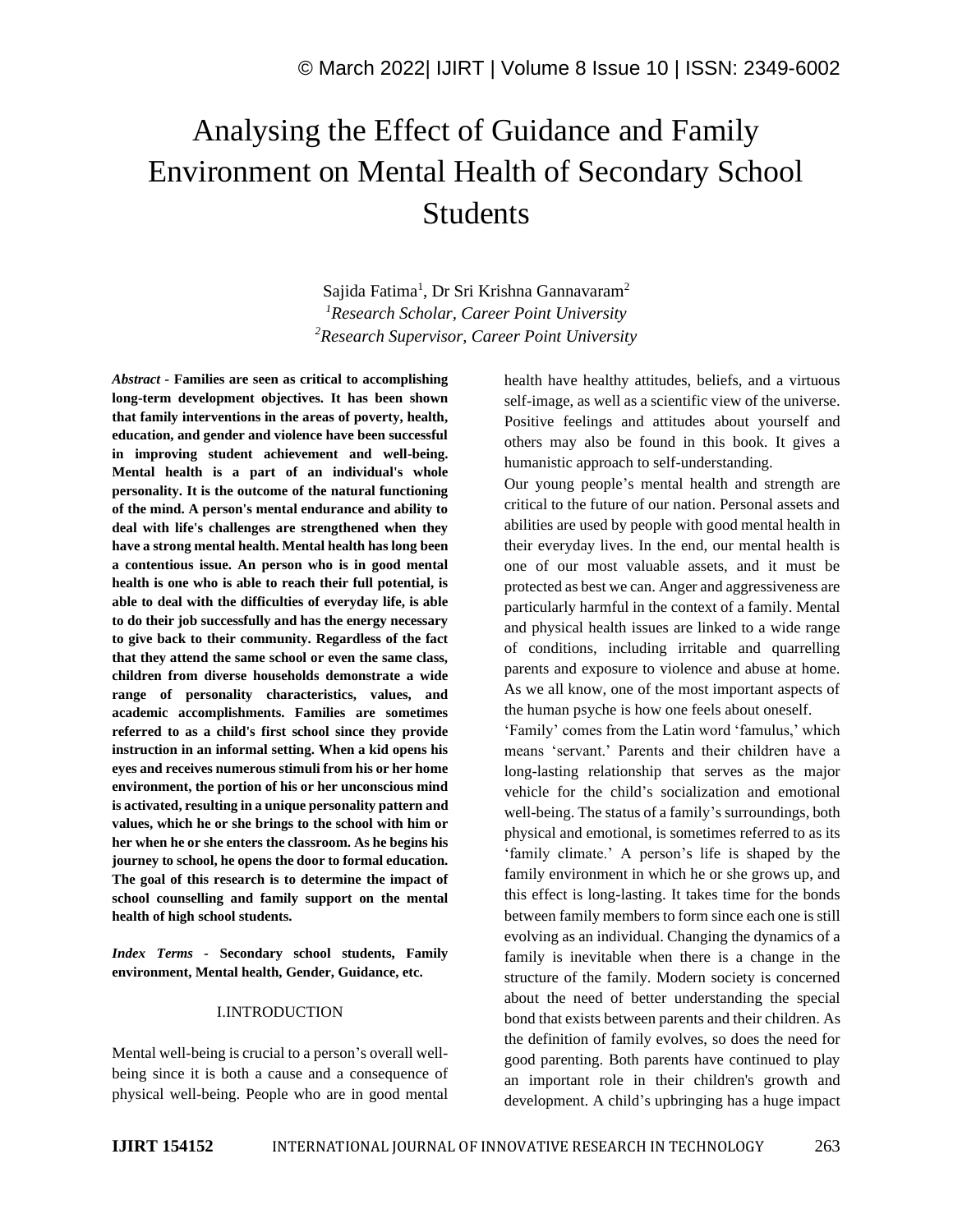on his or her life. Families with a strong sense of community tend to produce children who are more likely to succeed in school, become high achievers in life, and adapt well to the outside world. As a result, the family is responsible for helping shape a child's views about other people and society, as well as supporting the child's intellectual development and goals. Children's intellectual development and academic success are influenced by the qualities of their home milieu, as has long been known. Many studies have been done since the beginning of this century on the association between home background and academic ability. School success is linked to families that support and expand their children's education at home.

It's possible that a person's family structure has an impact on his or her health habits, mental health, and academic performance. Understanding health inequalities may be improved by examining the connection between family structure, health behaviour, mental health, and academic success. Adolescents might face varying degrees of disadvantage depending on the structure of their families. Health habits of teenagers in single-parent and two-parent homes have been studied in previous research. But there was no special investigation on the health behaviour, mental health, and academic success of adolescents in single mother, single-father, and restructured family households. Adults' lives may be improved by recognising and comprehending the lifestyles of teenagers in diverse family configurations.

Personal development and adjustment, tranquilly, success, and happiness are all factors in a person's mental health. Having a healthy mental state impacts our physical health as well. As a result, it has an impact on how we see ourselves and our surroundings, as well as our ability to deal with the ups and downs of daily life. It is easier for mentally healthy children to deal with life's hardships. They get along better with their peers and are more receptive to new experiences. Children who have a positive outlook on life are more likely to enjoy their experiences and react positively to their family, friends, and the wider community. It is difficult to overstate the importance of one's upbringing in shaping one's personality and ensuring one's own survival and well-being. Children's psychological well-being is influenced by the quality and amount of the emotional, cognitive, and social support they get at home. Mental health and academic performance are enhanced when kids have a supportive family environment. For this examination, the investigator plans to focus on secondary students' family environments and mental health.

# II. REVIEW OF LITERATURE

Francis Vergunst and Helen L. Berry (2021) In the face of climate change, human psychological health and well-being would be adversely affected. As the brain grows and develops at a quick rate, children and teenagers are particularly vulnerable. They also have a limited capability for avoiding or adapting to dangers. "They are also the most concerned about climate change of any age group.'' A life-course perspective on development shows that climate change-related hazards might raise the likelihood of mental illness from conception forward. These consequences are already taking place, and they pose a significant danger to healthy human development across the globe, according to our research. After that, we make the case for the need of investing in developmental and mental health sciences as a long-term strategy for monitoring, assessing, and ocializat these risks. After a discussion of conceptual and measurement issues, we lay out research goals for the future. Mental health is essential for society's long-term financial stability, as well as its ability to adapt rapidly and wisely. This wealth is being eroded by global warming. Prenatal and developmental risks are already being seen and are expected to rise over the next few decades. These problems can't be addressed by most governments since they are unprepared and underfunded. Climate change will fall disproportionately on today's youth, although they are the ones least to blame for'Its onset. Therefore, it is both a question of international and intergenerational fairness and an urgent practical need to take early and effective action to ease this burden. Much more has to be done in terms of theoretical and empirical research on how climate change impacts psychological health and well-being from conception through maturity. An investment in the mental well-being of children, society, and future generations is crucial for successful adaptive planning and mitigation strategies.

Hanul Park and Kang-Sook Lee (2020) Teenage years are a time of tremendous growth and development in many areas of a person's life, but especially in their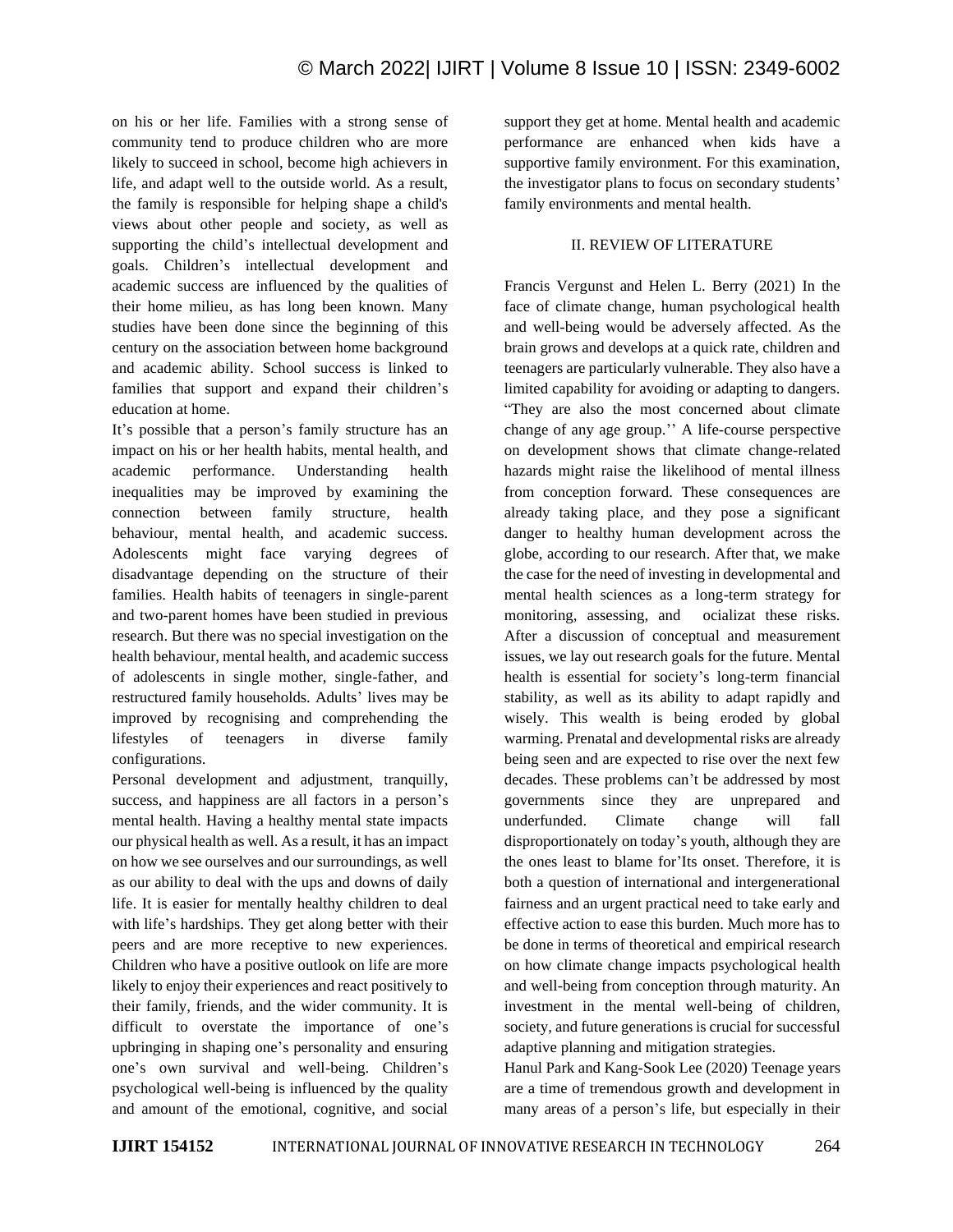physical, social, and mental capacities. It's possible that a person's family structure has an impact on his or her health habits, mental health, and academic performance. We wanted to find out how family structure affects Korean teenagers' health habits, mental health, and academic performance. Web-based survey results were evaluated from the 2018 Korean Youth Risk Behavior Web-based Survey A total of 59,096 teenagers were included in the research. T-tests and variance analysis of a complex sample general linear model were used to assess the relationship between family structure and health habits, mental health, and academic success in a large sample. The P 0.05 significance threshold was used. Tobacco, alcohol, internet, physical activity, and sexual experience were all significantly more common in non-intact families than in intact ones, as were mental health issues like depression and suicidal ideation as well as feelings of stress and a low health status among those in non-intact families (including single mothers, single fathers, and restructured families) (two-parent families). As a result, non-intact families were shown to be associated with worse academic success than those that were intact. Adolescent health behaviour, mental health, and perceived academic accomplishment are all influenced by the structure of the family, according to this research. Transitioning families may put adolescents at greater risk for health issues and worse academic success than those who remain in a stable family structure.

Amrita Sahney (2015) One of the most important, but divisive, issues in education is the relationship between students' mental health and the school atmosphere. It is influenced by a variety of variables. The purpose of this inquiry is to examine the school atmosphere and its influence on the mental health of pupils. There may be some validity to the idea that a pleasant atmosphere helps pupils acclimate more easily. As part of this study, researchers looked at the relationship between school environment and student mental health. The years spent in secondary school are among the most critical in a person's life. Most of them are going through their adolescent years at this point. This is a time of rapid expansion and change in almost every facet of life. This includes all aspects of one's health and well-being. Because every kid is born into a family, every family constitutes a societal unit. A'child's first lesson in ocialization and what society expects of him or her as an individual in society is taught at school. This study examined the impact of school atmosphere on students' mental health.

D. Mahalakshmi and Dr. N. Pugalenthy (2015) A sample of 80 high school students, 46 of whom were women and 34 of whom were men, were studied to determine the effect of the family environment on mental health. ''As part of our inquiry, we sought to understand how students' home environments affect their mental he''th." A descriptive survey was used to get the data. T'' research was carried out in the Tamil Nadu state district of Coimbatore. Eighty children were chosen from a pool of applicants after factors such as gender, geographic location, and the number of schools in a family were taken into account. Researchers employed the Jadish and A.K. Srivasvalidated Mental Health Inventory and the Karuna Shankar Misra-standardized Home Environment Inventory (1983) to compile their findings. The findings of this research show that students' mental health is strongly influenced by their living conditions at home. It is clear from the study's results that the home environment has a significant impact on mental health. That the home environment can be a strong source of support for developing adolescents, fostering close relationships and strong parenting skills along with excellent communication and modelling positive behaviour, means that changes can be made to improve children's mental health in the home environment. It is important for counsellors, educators, and parents to recognise the importance of providing adolescents with a high-quality home environment that is both supportive and communicative.

Nikhat and Aliya (2015) Secondary school pupils in both public and private schools were studied for their academic performance and home atmosphere. Students from eight Aligarh secondary schools (4 public and 4 private) were randomly selected as the study's sample (150 boys and 150 girls). Academic success and family climate were measured using the Family Climate Scale developed by Dr. Beena Shah (1990) and the outcomes of the students' IX class examinations. The researcher used a t-test to measure the impact of the kind of family environment (favourable or unfavourable) on the academic success of the pupils while testing the hypotheses using the product moment coefficient of correlation. The study found that kids' academic success is not influenced by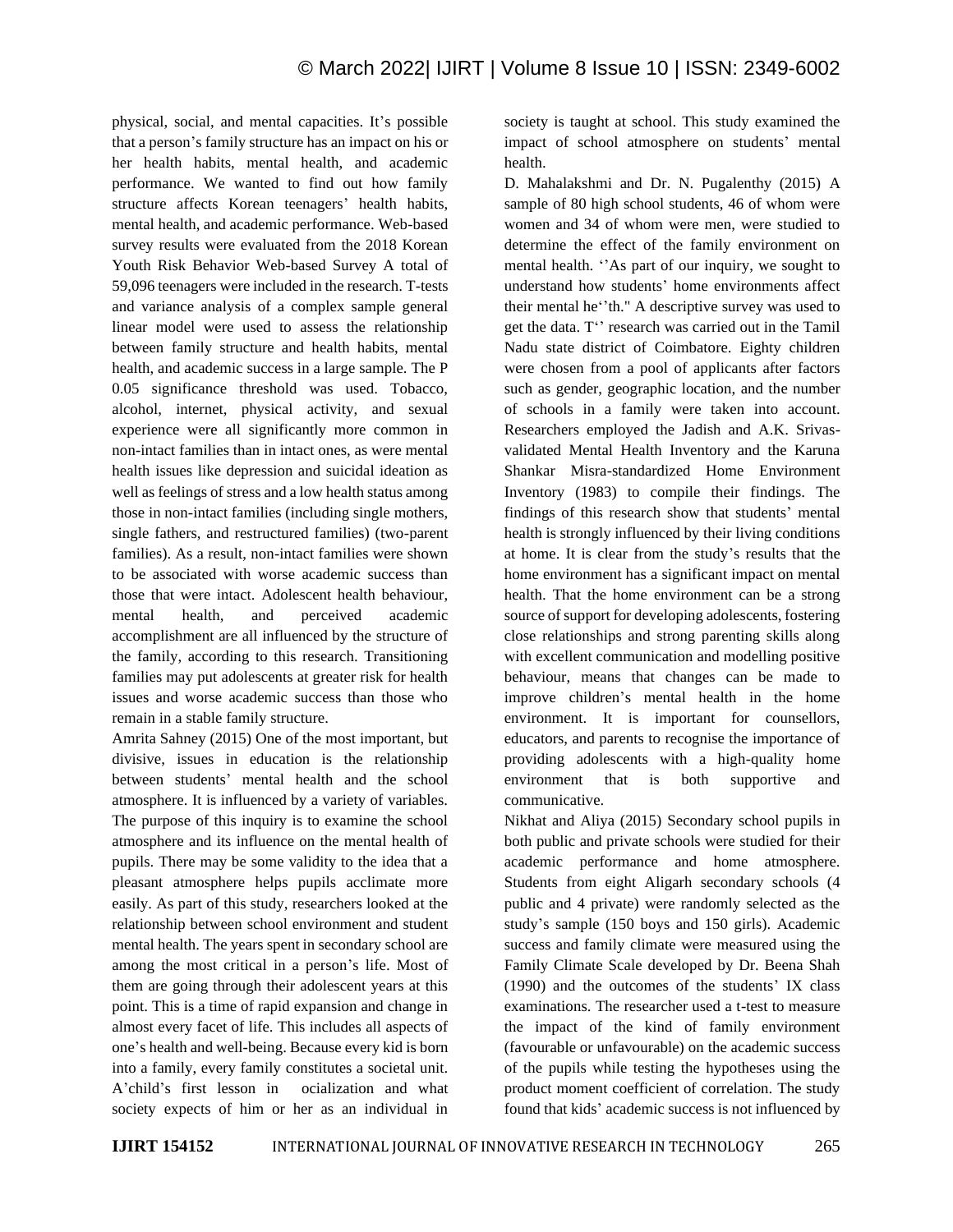their family's socioeconomic status or parental support. The survey also found that private students outperform government pupils in terms of academic performance.

Kalaiyarasan. M and M. Daniel Solomon (2014) There are many developmental changes that occur during the adolescent years such as physical growth, new peer relationships, emotional independence from parents, intellectual skills and civil competence and socially responsible behaviour patterns, and so on. Adolescence is considered a transitional period between childhood and adulthood. The importance of good mental health and mental maturity cannot be overstated throughout the era of adolescence, since mental health is intimately tied to one's physical health, social health, emotional well-being, and ability to function in public areas like schools and workplaces. Around 20 percent of the world's adolescents suffer from mental health or behavioural issues, according to a UNICEF (2011) study. In light of the results, the researcher provided advice to social workers, non-governmental organisations, and the government as a result of this study, which aims to understand mental health and associated problems among teenagers ocializa secondary data. Teenager mental health is critical in any setting, and without it, an adolescent is unable to succeed at any level in his or her life.. Because of this, every adolescent should be required to gain social and emotional skills such as self-awareness and empathy, a positive outlook and sense of worth, good judgement, and the ability to communicate with others. Additionally, prevention programming requires the development of researchbased, comprehensive school reform models to improve social, health, and academic outcomes; educational policies that demand accountability for fostering children's and adolescent full development when academic performance increases, their mental health also increases..

Bandhana, Dr. Darshana and P. Sharma (2012) In a sample of 300  $12<sup>th</sup>$  grade high school students, 150 of whom were girls and 150 of whom were males, the influence of family environment and academic success on mental health was examined. Home Environment Inventory, developed and validated by Dr. Karuna Shankar Misra, professor and head of the department of education at Allahabad University in Allahabad, and the Mental Health Battery, developed and validated by Arun Kumar Singh and Alpana Sen Gupta, were used to collect the data, which were analysed with the help of mean, standard deviation, and a three-way analysis of variance (ANOVA) (2x2x2 Factorial Experiment). The average mental health score for females is 74.76, whereas the average mental health score for boys is 70.76. In other words, research shows that females have a higher mean value for mental health than boys.

Dilip Shivane (2011) In terms of family cohesion, there was no significant difference (t (299=1.06 N.S.) between urban students and tribal pupils. "For urban kids, the average score was 57.08, while the average score was 32.75 for the pupils with tribal children.'' He also discovered a group of urban and tribal pupils on Autonomy, with a mean score of 56.00 for the former and a mean score of 57.00 for the latter. T  $(299=2.72 \text{ p}=001)$  revealed that urban students' group had a mean score of 72.00, but the mean score of tribal students' group had a score of 79.00, indicating a statistically significant difference. Intelligence was determined to be the area where urban students and tribal students differed significantly (t (299=1.78 p.001) based on the mean score of 46 for urban students compared to 53 for tribal students.

Harris, A., & Goodall, J (2008) Children's scholastic success has been shown to be significantly correlated with the quality of their family environments, particularly among males, according to a recent study on the topic.

Ahuja and Goyal (2005) Most people's lives and personality characteristics may be traced back to their upbringing in their home environment. Children thrive in homes where parents show genuine interest in and love for their children, provide ample opportunities for them to express their views, and use minimal restraints on their authority in disciplining them. Parents should also refrain from using excessive physical and emotional punishment, as well as refrain from coercing their children into acting in a certain way. Studies have shown that children who have a high level of parental participation do better academically than those who have a low level of parental involvement. A child's existence is defined by his or her family, which is the primary source of

ocialization. Since most successful and happy kids come from households with healthy connections between parents and kids, we may conclude that this is the case. When parents are involved in their teenage children's education, they are more likely to help them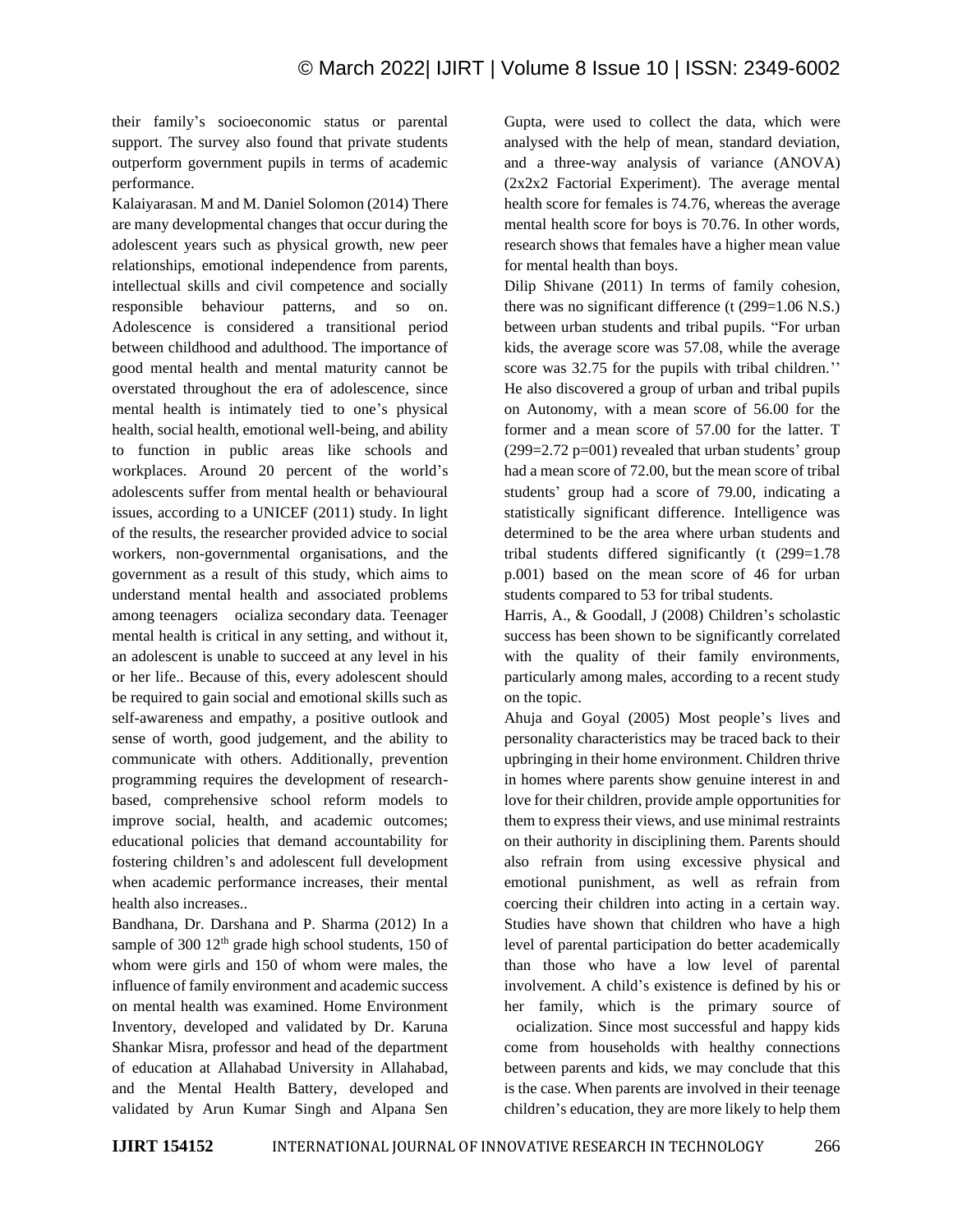succeed in school. Academic performance and competency are strongly correlated with parental acceptance and support.

## III. OBJECTIVE OF THE STUDY

The main objective of the Research study is to analyse the effect of guidance and family environment on mental health of secondary school students.

## IV. RESEARCH METHODOLOGY

The total sample is consisted of 300 secondary school students of both sex from different public schools The age range of the student was 14 to 16 years.

Tools: The following tool was used to obtain relevant data for the present study: -

- Family Climate Scale: The Shah and Beena Family Climate Scale (1990). It has a total of 90 pieces. When faced with a situation, you have an option of how to react (always, sometime and never). Respondents are required to check the option they believe is the most suitable. Positive and negative elements are added individually to arrive at a final score. Choices for always, sometimes, and never are 0 and 2, respectively, for negative things, while the converse is true for positive ones.
- Mental Health Scale: It was Bhatia and Sharma who came up with this Mental Health Scale (1998). It has a total of fifty things. When faced with a situation, you have an option of how to react (Strongly Agree, agree, Uncertain, Disagree and Strongly Disagree). The responder is required to choose the option that best fits their preferences. Positive and negative elements are added together to get a score. Positive options like 'strongly agree,' 'agree,' 'uncertain,' 'disagree,' and 'strongly disagree' get a 5,4,3,2,1-point scale, whereas negative choices receive the inverse rating scale: 5,4,3,2,1.

## *Data Analysis*

The responses to test were scores according to the directions set in the manuals of the test and with the help of scoring keys. Means were computed for the difference sets of data. The t-test was applied to test of the significance of mean difference between male and female students.

## *Hypothesis of the Study*

 $Ho_1$ : There would be significant difference between male and female students on mental health after guidance.

Ho2: There would be significant effect of gender on mental health before guidance.

Ho3: There would be significant difference between male and female students on family environment.

Ho4: There would be significant effect of family environment on mental health.

## V. ANALYSIS AND INTERPRETATIONS

When it comes to mental health, there is a direct correlation between gender and mental health. According to the current null hypothesis, there would be a considerable impact of gender prior to guidance on the mental health of students According to students, there is no statistical significance in the male-tofemale mean difference of 178.83 and 178.12.

Table 1: Effect of Gender on Mental Health before Guidance

| Gender | N   | Mental Health | t-value |      |
|--------|-----|---------------|---------|------|
|        |     | <b>SD</b>     | Mean    |      |
| Female | 150 | 14.24         | 178.12  | .42# |
| Male   | 150 | 14.88         | 178.83  |      |
| Total  | 300 | 14.55         | 178.48  |      |

<sup>#</sup> Not Significant (.05=1.97, .01=2.60) (df= 298)



| Figure 1: Effect of Gender on Mental Health before |  |  |  |  |
|----------------------------------------------------|--|--|--|--|
| Guidance                                           |  |  |  |  |

|  | Table 2: Comparisons between Male and Female    |  |  |
|--|-------------------------------------------------|--|--|
|  | <b>Students on Mental Health after Guidance</b> |  |  |

|     |           | t-value |                      |
|-----|-----------|---------|----------------------|
|     | <b>SD</b> | Mean    |                      |
| 100 | 13.59     | 180.72  | 1.58#                |
| 100 | 14.10     | 183.81  |                      |
| 200 | 13.85     | 182.27  |                      |
|     |           |         | <b>Mental Health</b> |

# Not Significant (.05=1.98, .01=2.61) (df= 198)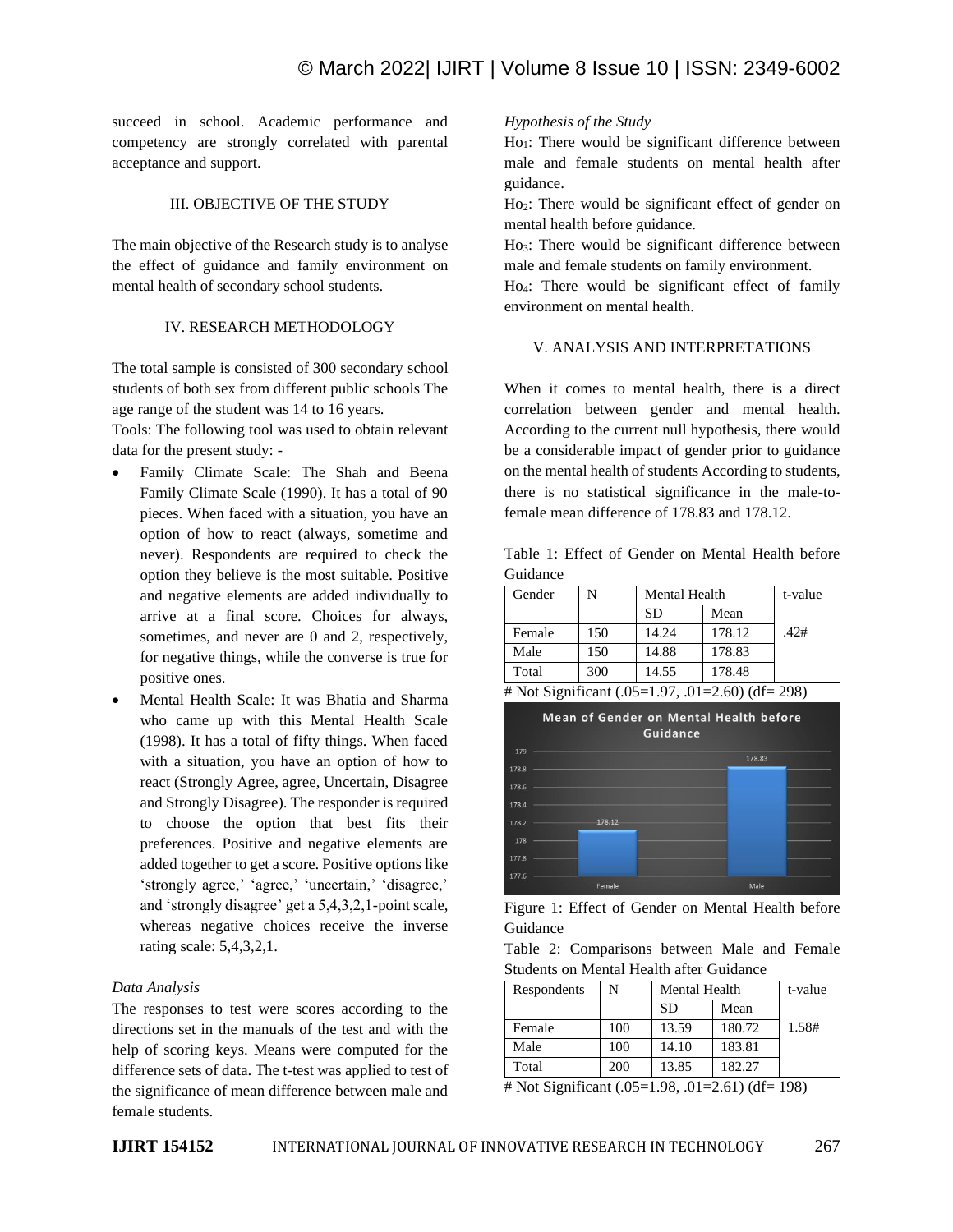

Figure 2: Comparisons between Male and Female Students on Mental Health after Guidance

In Table No. 2, male and female students vary in their mental health after counselling. Both male and female students have an average score of 181.81 on a scale of 100. The difference between the male and female students' mean scores indicates considerable variation, but statistically speaking, it is not significant  $(t=1.58)$ , which is lower than the.05 threshold. As a result, it is reasonable to believe that there is no substantial difference in mental health between male and female students after counselling. This study rejects the null hypothesis that there is a difference in mental health between male and female pupils after supervision.

Table 3: Effect of Family Environment on Mental Health

| Family      | N   | Mental Health | t-value |         |
|-------------|-----|---------------|---------|---------|
| Environment |     | <b>SD</b>     | Mean    |         |
| Unfavorable | 138 | 14.53         | 180.07  | $2.11*$ |
| Favorable   | 151 | 13.79         | 176.54  |         |
| Total       | 289 | 14.16         | 178.31  |         |

\*Significant (.05=1.97, .01=2.60) (df= 287)



Figure 3: Effect of Family Environment on Mental Health

Table No. 3 shows the data connected to the premise that students' mental health is influenced by their familial environment. So, on the basis of this statistical treatment in which the  $t = 2.11*$  statistical significance level is.05, the mean value for favourable climate is 176.54 and the mean value for unfavourable climate is 180.07. Hypothesis accepted. We may thus draw the conclusion that pupils' mental health is influenced by their familial environment.

|  |                                       | Table 4: Comparisons between Male and Female |  |  |
|--|---------------------------------------|----------------------------------------------|--|--|
|  | <b>Students on Family Environment</b> |                                              |  |  |

| Respondents | N   | Mental Health | t-value |       |
|-------------|-----|---------------|---------|-------|
|             |     | <b>SD</b>     | Mean    |       |
| Female      | 150 | 8.52          | 63.87   | 1.09# |
| Male        | 150 | 7.31          | 62.87   |       |
| Total       | 300 | 7.92          | 63.37   |       |

# Not Significant (.05=1.97, .01=2.60) (df= 298)



Figure 4: Comparisons between Male and Female Students on Family Environment

Table 4 depicts the wide range of student experiences based on their living arrangements. Male students report a mean of 62.87, while female students report a mean of 63.87. ''The t-value of 1.09 indicates that there is no significance in the difference between the means. In other words, there is no discernible gender gap when it comes to home life between male and female college students." The current null hypothesis is rejected as a result of this investigation.

Individuals and groups are helped in the process of self-assessment and self-awareness via guidance. It is undeniable that gender has a part in it, but that involvement may vary depending on the circumstances.

Family Environment and Mental Health: Students' mental health is also influenced by their familial environment, according to this research. On the basis of the students' families' favourable and unfavourable climate, the family environment is assessed. It is clear from the third table that kids' mental health will be influenced by their household environment. Male and female gender differences (table 4) have little effect on family environments. In other words, the results of this study show that family environment has a substantial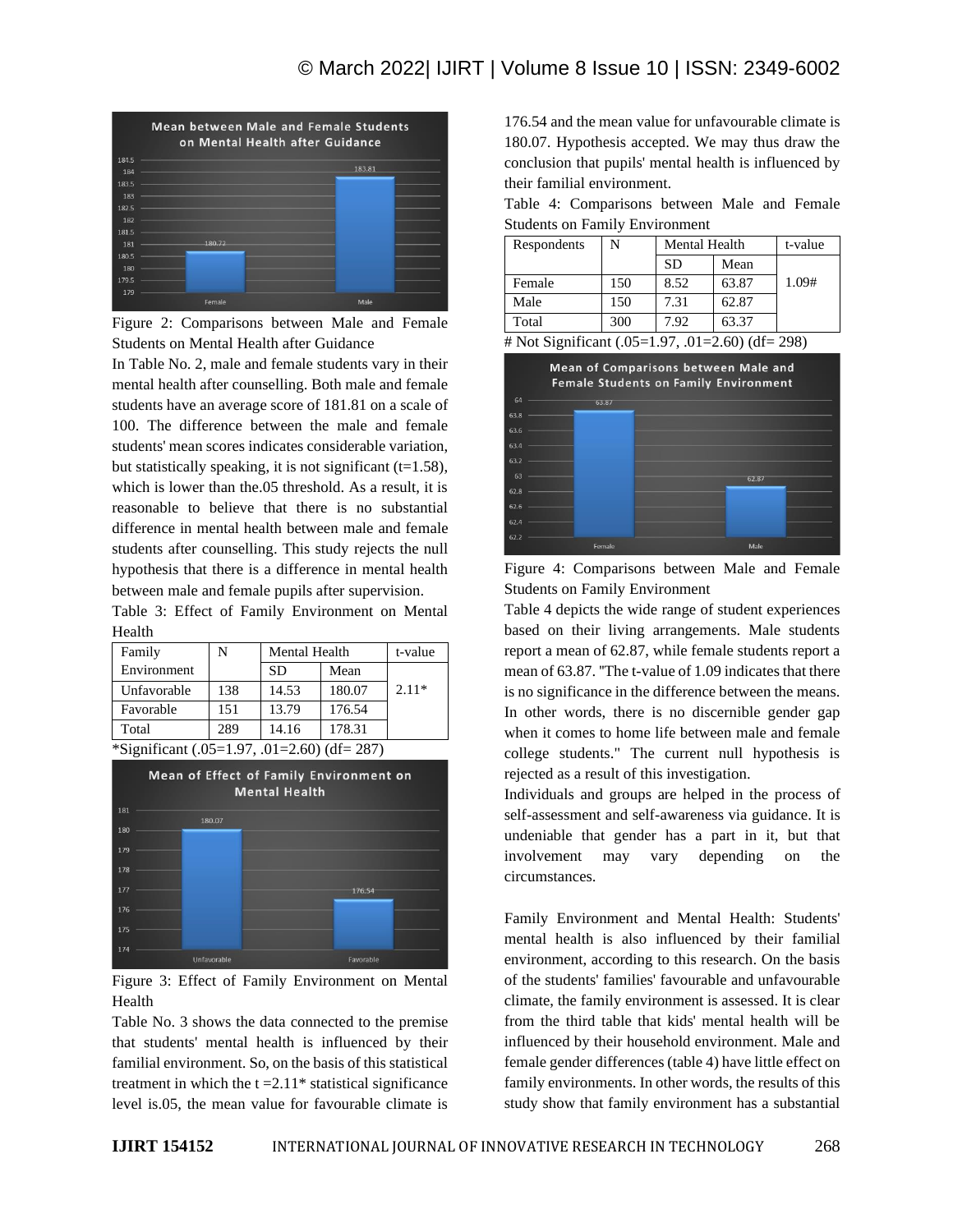influence on students' mental health, however despite the apparent gender difference, gender has no part in the family environment.

Guidance, Gender and Mental Health: The goal of the present research is to determine the impact of gender and guidance on secondary school pupils' mental health. Table no. 1 clearly shows the influence of gender in the absence of direction. Because of this, the ifferrence in mental health ratings between students implies that gender plays a role in mental health. Students' mental health does not seem to be affected by their gender, according to the results of this study. So, this idea has been disproved by our findings. In light of the above, it is clear that gender has no effect on mental health before to guidance. A student's mental health doesn't seem to be affected by his or her gender. Table 2 demonstrates, on the other hand, that even after three months of student assistance, no substantial impact on students' mental health has been identified. As a result, pupils' mental health is unaffected by their gender or the supervision they get.

## VI. CONCLUSION

As a result, it may be argued that pupils' mental health does not improve as a result of supervision. A small but significant improvement in student well-being was seen in the wake of advice  $(t = 0.42$  and  $t = 1.58$ following guidance). There may be other reasons for this difference, but as a result of the study design, we may conclude that advice has a greater influence on it. Other research on the effect of family climate on mental health in students demonstrates clearly that the family climate plays a vital part in their mental health. The difference between male and female in a familial context has no bearing on the outcome of the experiment. As a result, we may conclude that the home environment has a significant impact on students' mental health, while advice had no discernible effect.

#### REFERENCES

- [1]. Aggarwal, Y.P. (2007) The Science of Educational Research: A Source Book. New Delhi: Nice Printers,166.
- [2]. Ahuja M, Goyal S 2005. Study of achievement and aspirations of adolescents in relation to

parental involvement. Indian Journal of Applied Psychology, 42: 19-26.

- [3]. Amrita Sahney (2015) 'Mental health of secondary school students in relation to school climate' Online International Interdisciplinary Research Journal, {Bi-Monthly}, ISSN 2249- 9598, Volume-V, Nov 2015 Special Issue. http://www.oiirj.org/oiirj/nov2015-specialissue/39.pdf
- [4]. Bandhana, Dr. Darshana and P. Sharma (2012) 'Home Environment, Mental Health and Academic Achievement among Hr. Secondary School Students' International Journal of Scientific and Research Publications, Volume 2, Issue 5, May 2012 1 ISSN 2250-3153
- [5]. Barmola, K.C., (2013). Family Environment, Mental Health and Academic Performance of Adolescents. International Journal of scientific research. 2(12), 531-535.
- [6]. Best, J.W. & Kahn, J.V. (2009). Research in Education. New Delhi: Prentice Hall of India Private Ltd.
- [7]. D. Mahalakshmi and Dr. N. Pugalenthy (2015) 'Home Environment and Mental Health of Higher Secondary Students in Coimbatore District' Vol. 3 No. 2 ISSN: 2320 – 2653. http://www.shanlaxjournals.in/pdf/EDN/V3N2/E DN\_V3\_N2\_012.pdf
- [8]. Fortes, M., Delignieres, D., & Ninot, G. (2004). University of Montpellier I, France Quality and Quantity 38, 735-751. The Dynamics of Self-Esteem and Physical Self: Between Preservation and Adaptation.
- [9]. Francis Vergunst and Helen L. Berry (2021) 'Climate Change and Children's Mental Health: A Developmental Perspective' Clinical Psychological Science 1–19. https://journals.sagepub.com/doi/pdf/10.1177/21 677026211040787
- [10].Hanul Park and Kang-Sook Lee (2020) 'The association of family structure with health behavior, mental health, and perceived academic achievement among adolescents: a 2018 Korean nationally representative survey' BMC Public Health (2020) 20:510 https://doi.org/10.1186/s12889-020-08655-z
- [11].Harris, A., & Goodall, J. (2008). Do parents know they matter? Engaging all parents in learning. Educational Research, 50, 277–289.